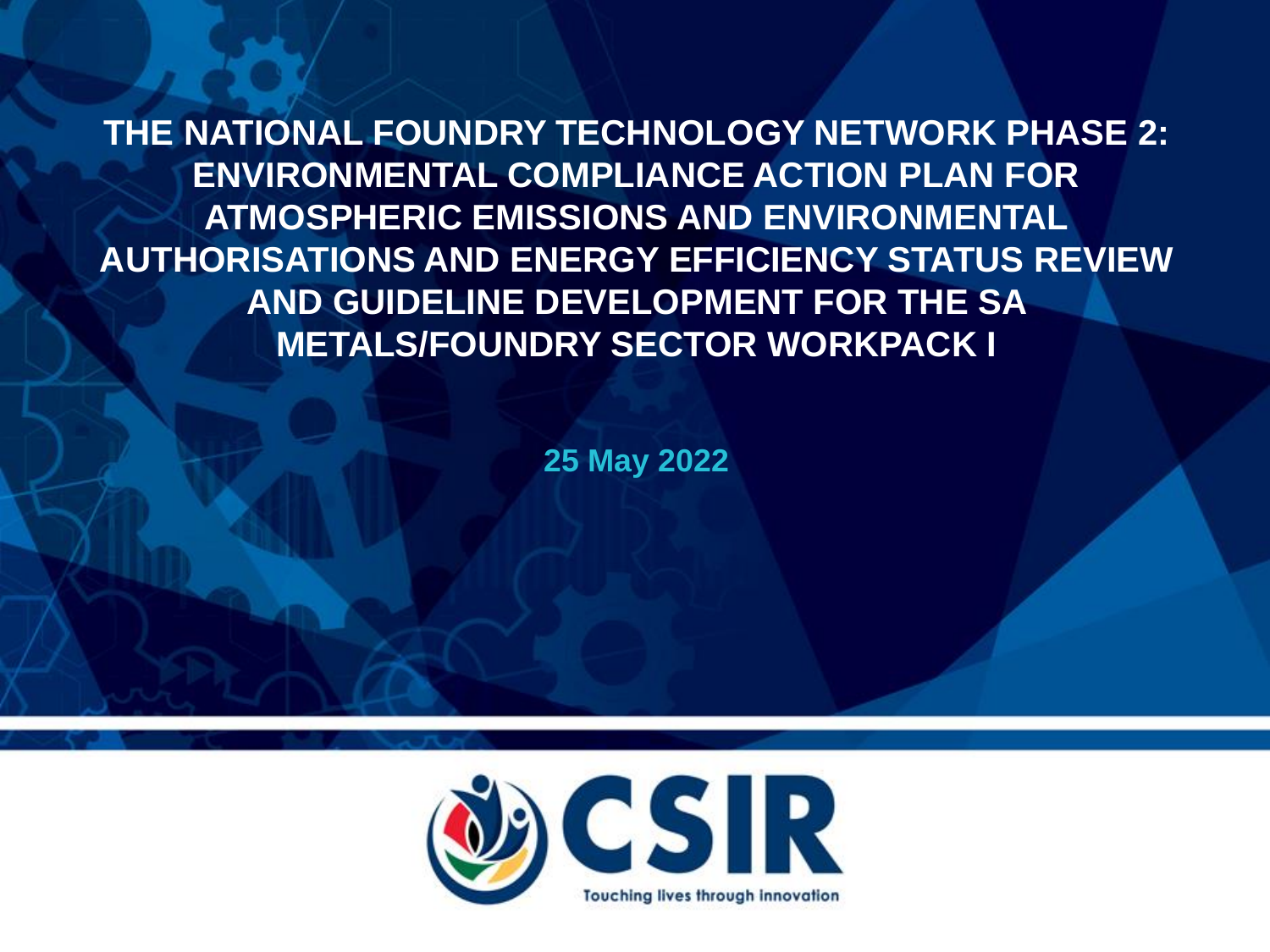### **Objectives of the Status Quo Study**

• NFTN commissioned the CSIR Environmental Management Services (EMS) group to undertake an Environmental Compliance and Performance Improvement Study for the Foundry Industry in South Africa; and the Phase 1 – Status Quo Assessment was initiated in October 2019.

#### **Overall objective of the Phase 1 Status Quo study**:

• To provide an informed and up to date overview of the foundry industry in SA that will enable the NFTN to identify measures for implementation to facilitate the recovery of the industry and assist foundries to become sustainable.

#### **Specific tasks of the Phase 1 Status Quo study were to:**

- Compile an updated national inventory of SA foundries, across all relevant metals sub-sectors;
- Report on the operational status and context of the foundries (e.g. are they operational or closed) including other operational management factors such as number of people employed, tonnage produced by foundries in the country and electricity usage; and
- Conduct a questionnaire survey and compile a Phase 1 Status Quo Report of the level of environmental compliance of all foundries in South Africa.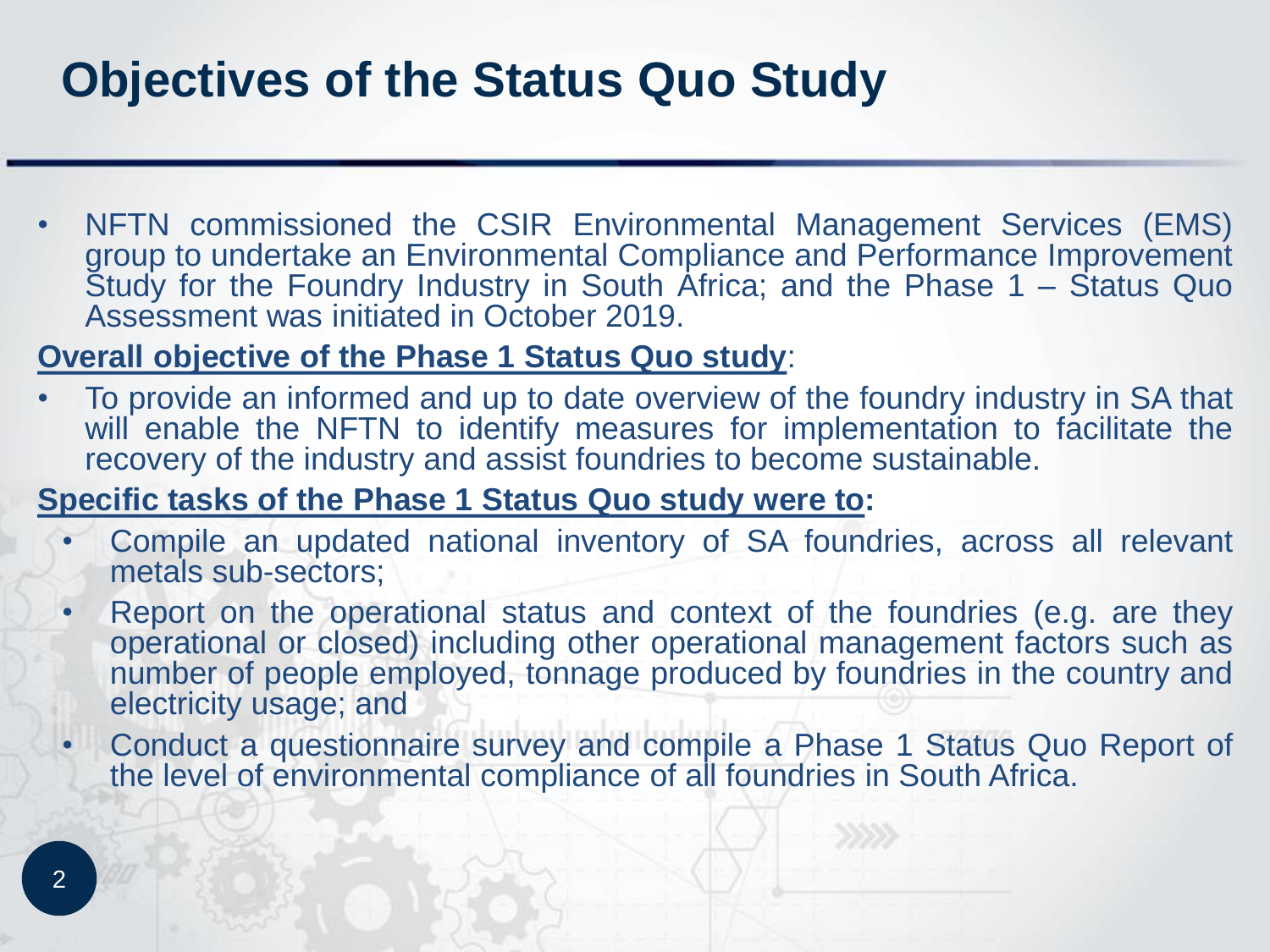#### **Geographical Location of Foundries** *Date: June 2020*



#### Legend

#### Foundries per province

- Gauteng (84 foundries) o
- $\circ$ KwaZulu-Natal (16 foundries)
- Western Cape (10 foundries) o
- Freestate (4 foundries)
- Eastern Cape (4 foundries)
- Mpumalanga (1 foundry)  $\circ$
- North West (1 foundry)  $\bullet$
- Northern Cape (3 foundries)  $\bullet$







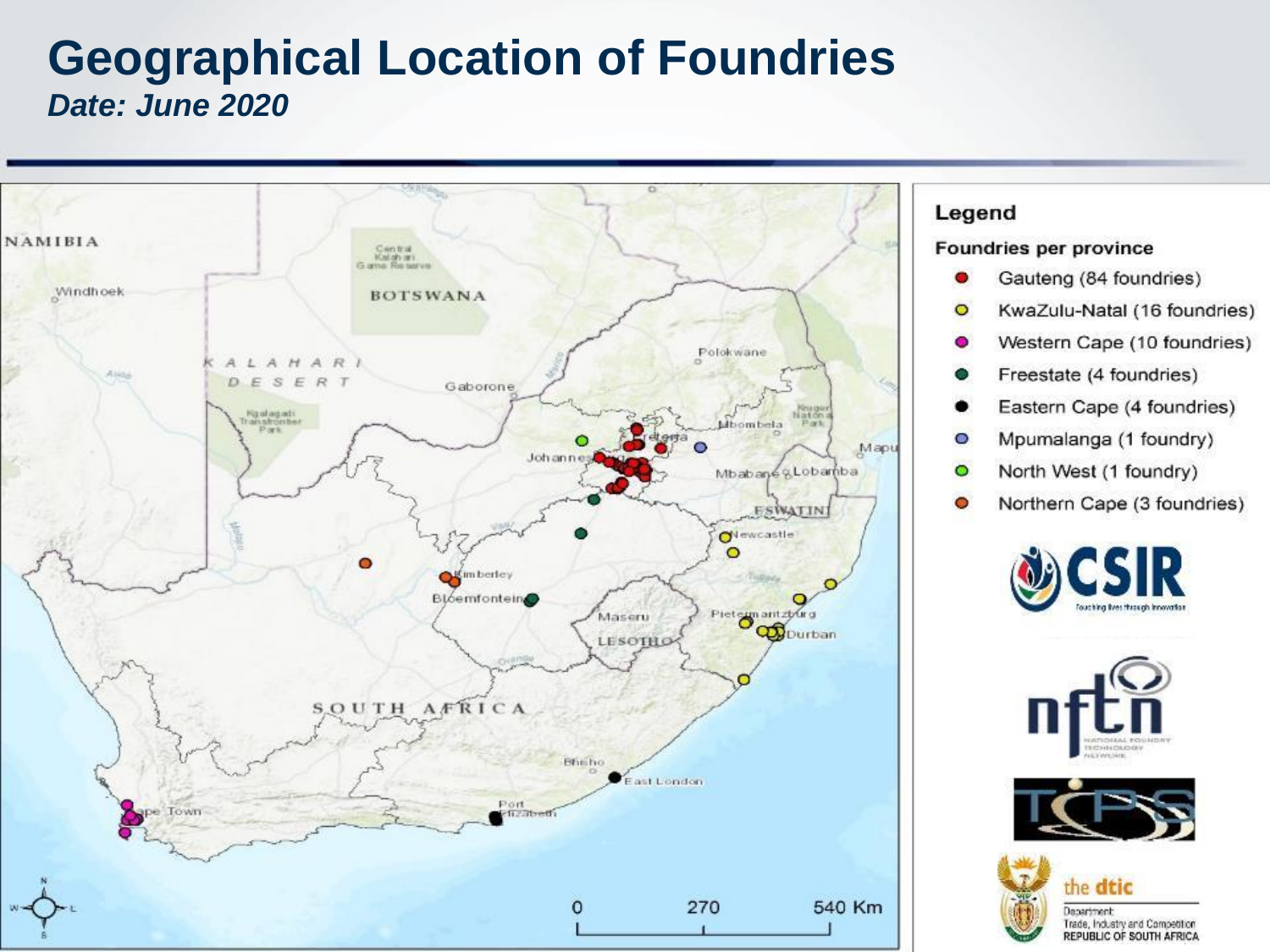### **Methodology of the Status Quo Study**

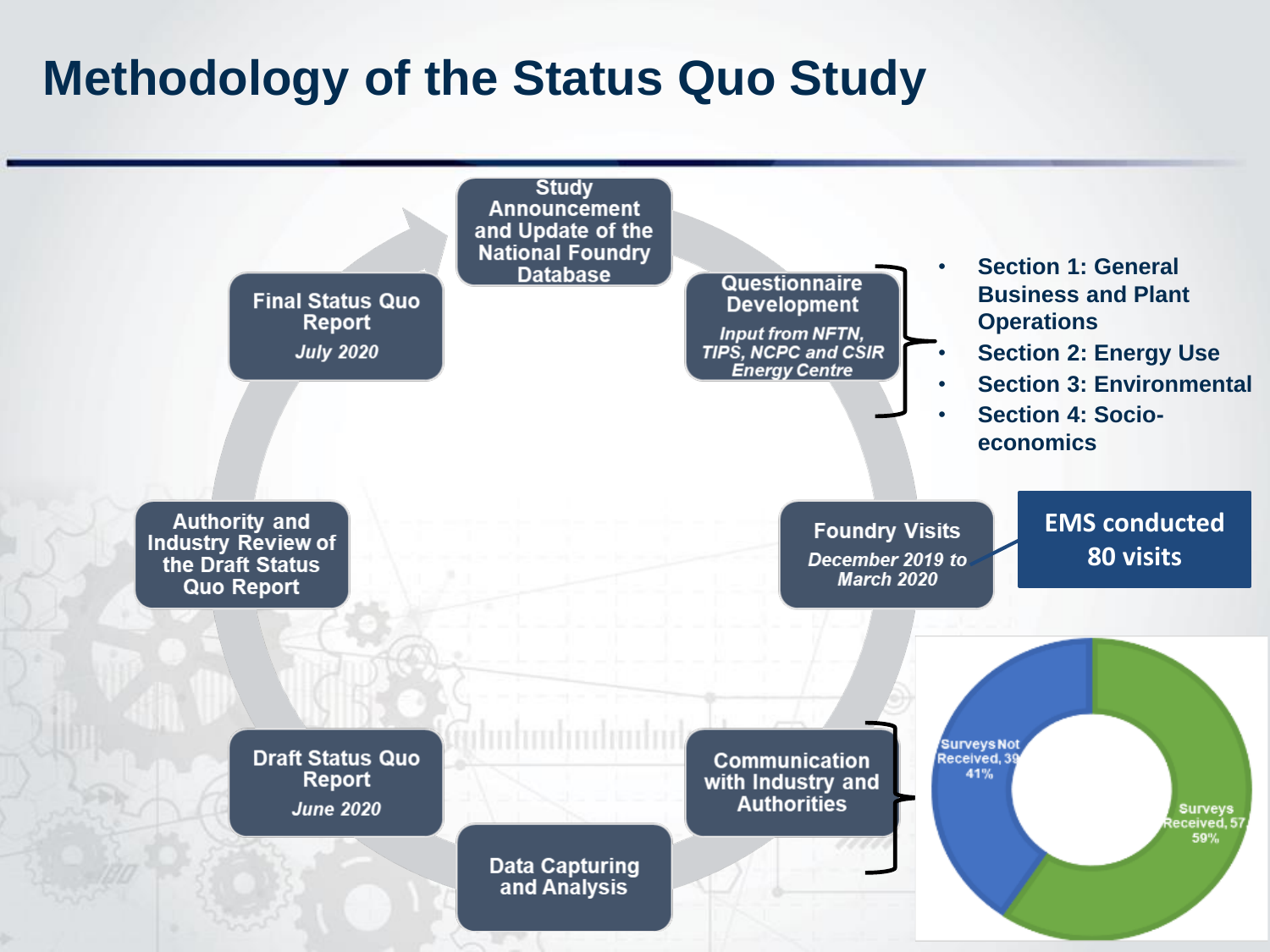# **Key Findings from the Status Quo Study**

• Based on research undertaken, 57 completed survey questionnaires received and the 80 face-to-face interviews conducted, the Phase 1 Status Quo Report provides substantive and up-to-date baseline information on the operational status and key characteristics of SA foundries as at June 2020.

| <b>Aspect</b>                             | <b>Key findings</b>                                                                                                                           |
|-------------------------------------------|-----------------------------------------------------------------------------------------------------------------------------------------------|
| <b>Number of Foundries</b>                | Total of 134 foundries of which only 123 are operational                                                                                      |
| <b>Types of Foundries</b>                 | Ferrous foundries (47%); Non-ferrous foundries (32%); and foundries with both Ferrous<br>and Non-ferrous operations (21%)                     |
| <b>Foundry Classification</b>             | Jobbing and Production (44%); Production (42%) and Jobbing (33%)                                                                              |
| <b>Primary Moulding</b><br><b>Process</b> | Sand Casting (82%); Gravity Die Casting (15%); High Pressure Die Casting (7%);<br>Investment Castings (7%); and Low Pressure Die Casting (5%) |
| <b>Types of Furnaces</b>                  | Electrical induction furnaces (75%); Crucible (29%); Combustion-based Heavy Fuel Oil<br>or Natural Gas (14%); and Electric Arc Furnaces (9%)  |
| <b>Feedstock Used</b>                     | Virgin metals (58% of foundries); Raw scrap metals (56% of foundries); and Cleaned<br>scrap metals (58% of foundries)                         |
| <b>Tonnage Produced</b>                   | Metal type with highest tonnage produced annually is Iron in all its variations                                                               |
| <b>Export Potential</b>                   | From responses, 48% of foundries export and 52% of foundries do not export                                                                    |
| <b>Annual Turnover</b>                    | >R10m (77%); R5m-R10m (9%); R3m-R5m (6%); R1m-R3m (8%); and <r1m (2%)<="" td=""></r1m>                                                        |
| <b>Employment Status</b>                  | Total female and male is 5 465 $\rightarrow$ 89% male and 11% female                                                                          |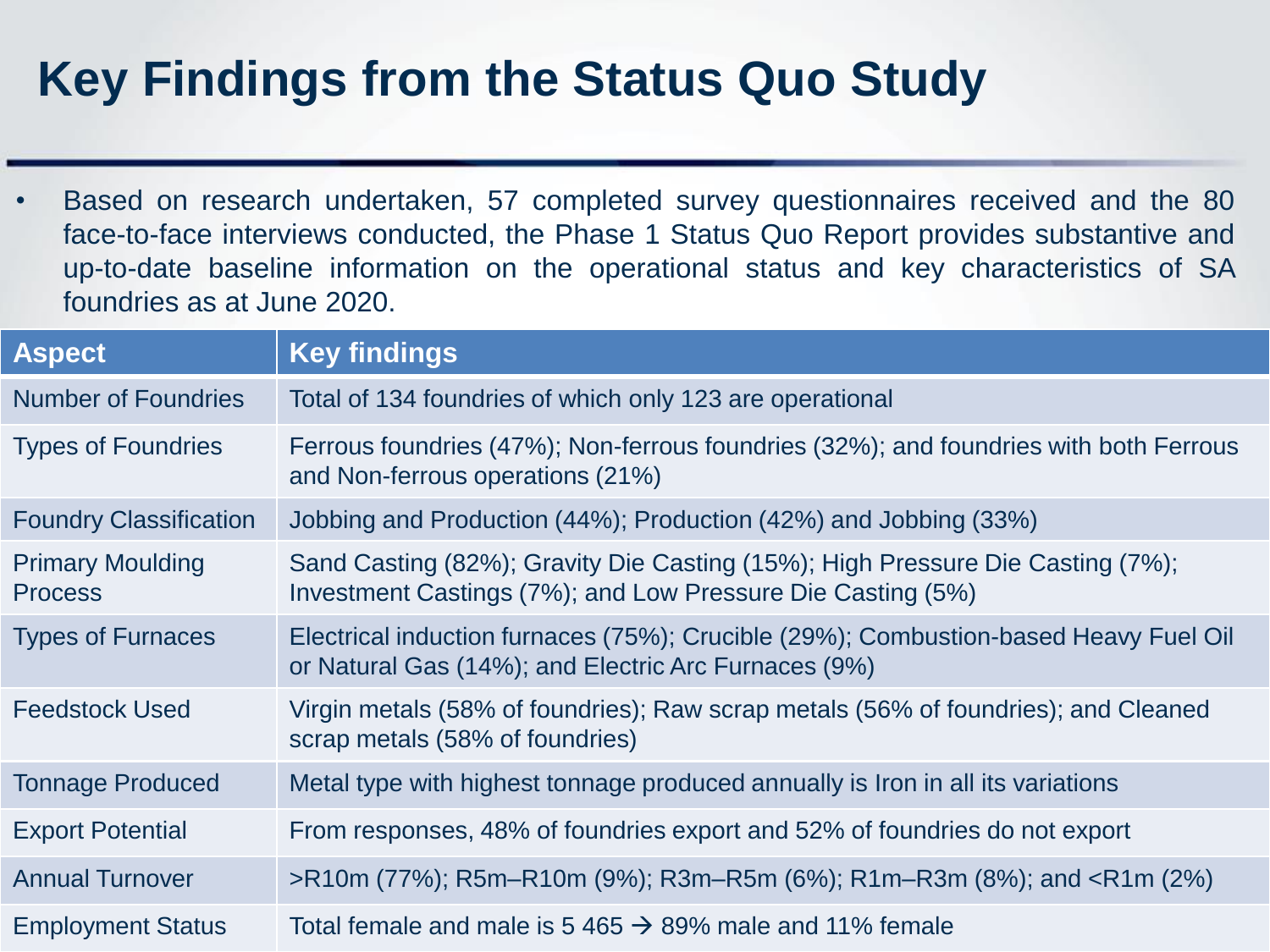# **Key Challenges faced by SA Foundries**

*Based on Feedback from Industry, Environmental Authorities and CSIR*

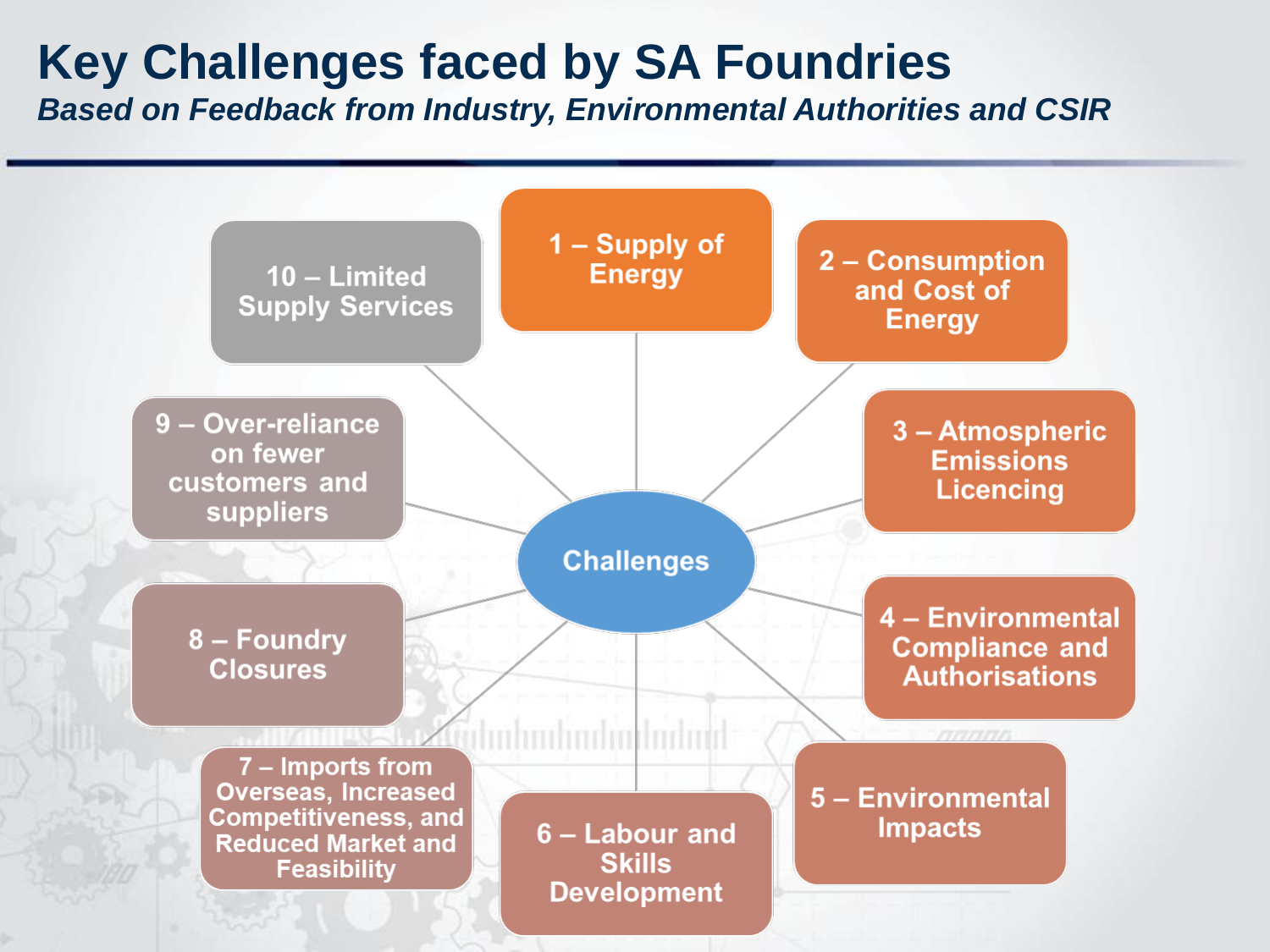# **Phase 2 – Environmental Compliance Action Plan**

- **Overall objective of the Phase 2 Environmental Compliance Action Plan**:
- High-level description of Atmospheric Emissions (where emissions reports are provided by the foundries and/or access to SAAELIP is provided);
- Potential legislative amendments with DFFE; and
- Potential fine reductions with local authorities.

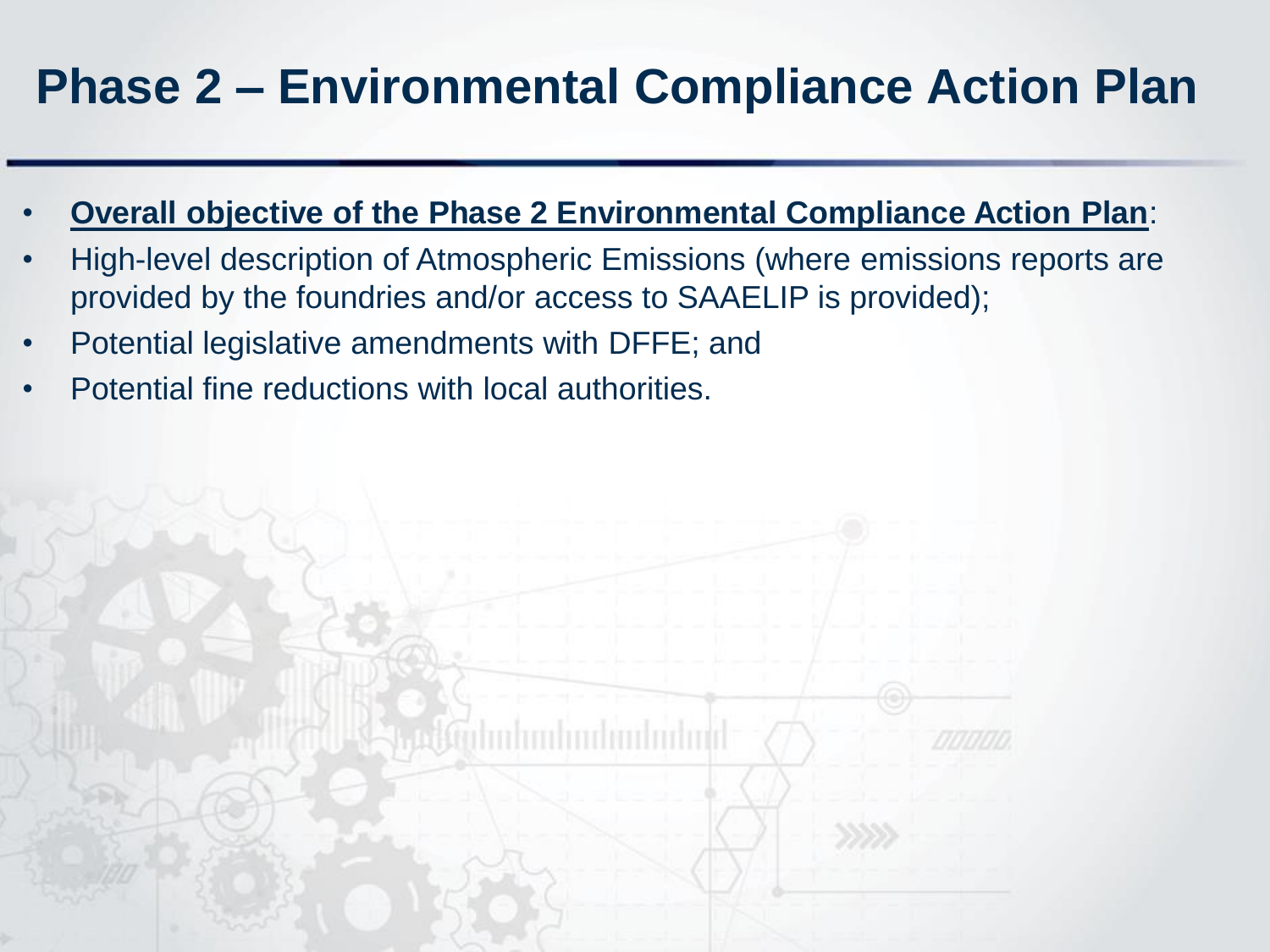# **Atmospheric Emissions Licencing**

**Administrative Fine:**

| <b>Minimum Fine</b>                                                     | <b>Amount</b>                    |  |  |
|-------------------------------------------------------------------------|----------------------------------|--|--|
| <b>NEM: AQA - S22A</b>                                                  |                                  |  |  |
| <b>For operating illegally</b>                                          | R 200 000                        |  |  |
| <b>Aggravating Factors / Criteria</b>                                   | Additional amount to the minimum |  |  |
|                                                                         | fine (if yes)                    |  |  |
| Each year in which the facility has operated without a                  | R 200 000 per year, i.e. each 12 |  |  |
| license                                                                 | month cycle                      |  |  |
| The facility for which the application is submitted is in a             |                                  |  |  |
| R 1 000 000<br>declared Priority Area in terms of section 18 of the Act |                                  |  |  |
| <b>NEMA: S24G</b>                                                       |                                  |  |  |
| Mandatory for applicant to pay an administrative fine as                |                                  |  |  |
| determined by the CA before the Minister or MEC may take                | May not exceed R5 million        |  |  |
| a decision on whether or not to grant ex post facto EA.                 |                                  |  |  |

**Therefore, if foundries were operating a scheduled process without a Registration Certificate in terms of APPA (any time before 31/03/2010) or without an AEL in terms of NEM:AQA (after 31/03/2010) and without an EA in terms of NEMA (after 07/09/1997), then both NEMA S24G and NEM: AQA S22A Processes will need to be followed [fines applicable for both].**

**Applications will not be processed or decided on until payment of the fine is settled.**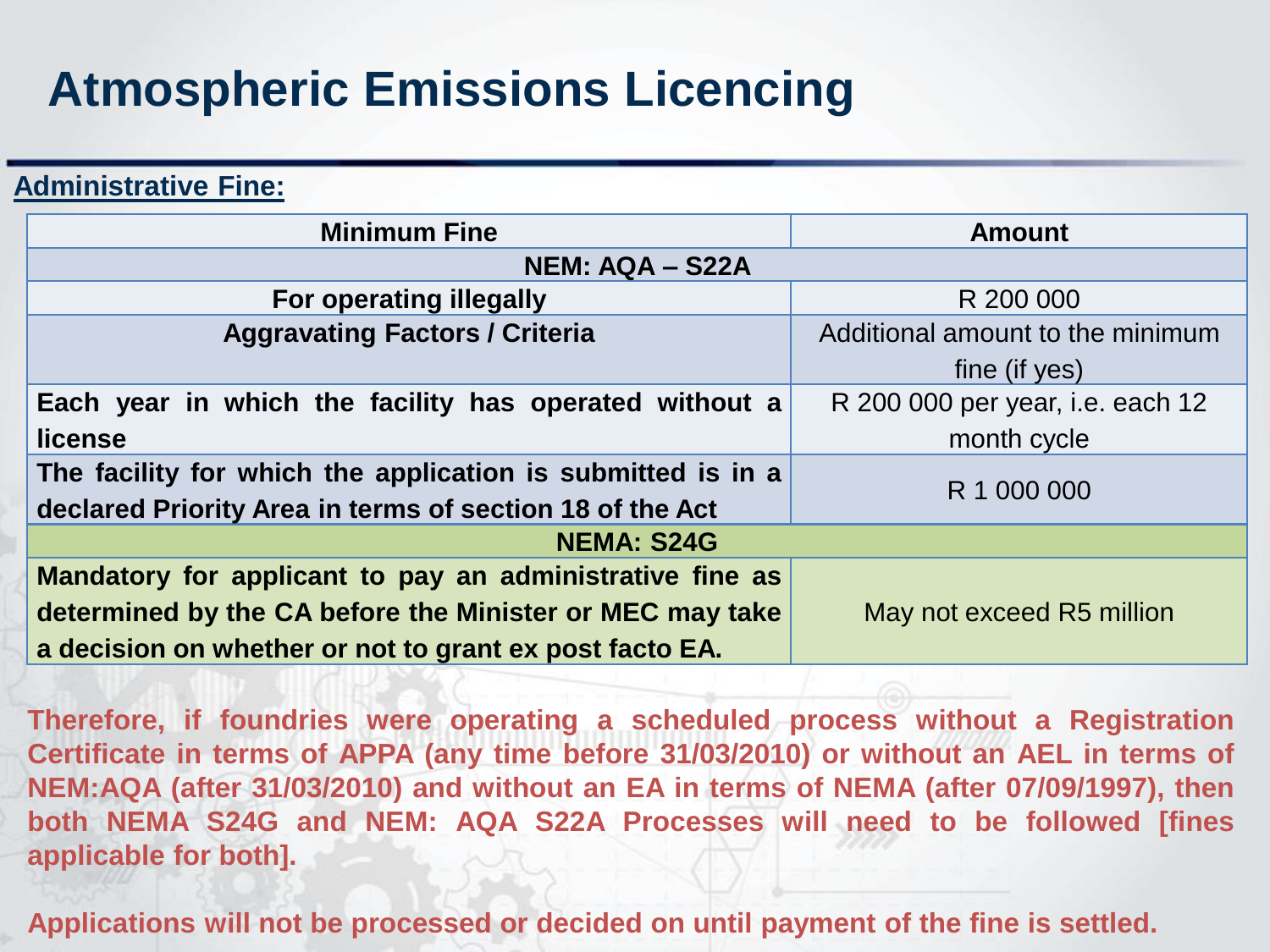#### **Declared Air Quality Priority Areas in South Africa** *Date: June 2020*

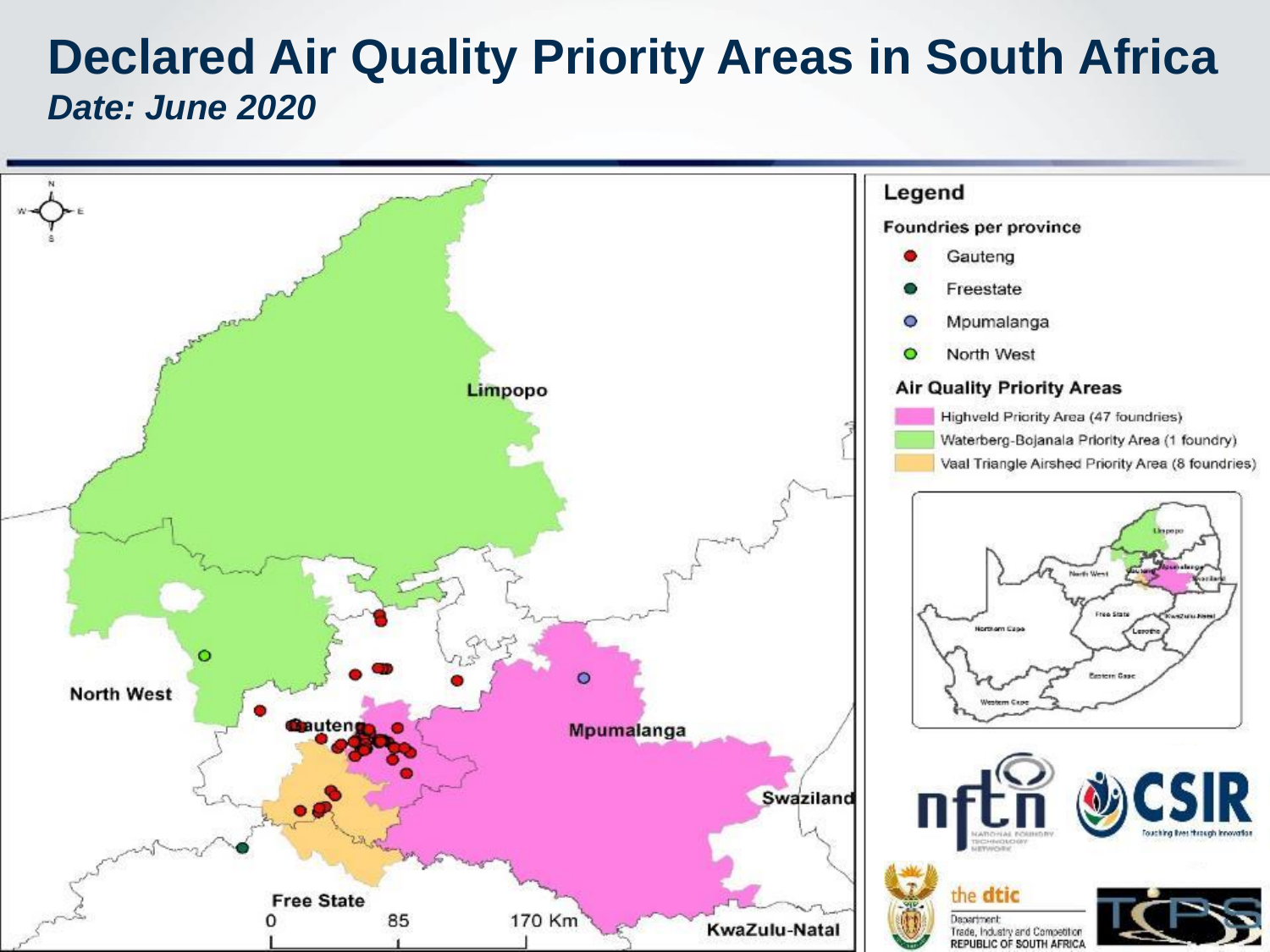# **Findings of Study – AEL and EA**

| <b>Foundries with AEL</b>                                          | 38 out of 57<br><b>General trends:</b><br>Only 22 provided copies of their AEL<br>Gauteng has the highest number of AELs issued<br>$\bullet$<br>Generally a definite requirement for ferrous and most non-ferrous<br>foundries |
|--------------------------------------------------------------------|--------------------------------------------------------------------------------------------------------------------------------------------------------------------------------------------------------------------------------|
| <b>Foundries without AEL</b>                                       | 19 out of 57                                                                                                                                                                                                                   |
| <b>Foundries without AEL but confirmed</b><br><b>AEL</b> is needed | 13                                                                                                                                                                                                                             |
| <b>Foundries following NEM: AQA S22A</b><br><b>Process</b>         | <b>Provided Completed Survey: 1</b><br><b>Meeting Discussions: 6</b>                                                                                                                                                           |
| <b>Foundries established before 1997</b>                           | <b>40 out of 57</b>                                                                                                                                                                                                            |
| <b>Foundries established after 1997</b>                            | 17 out of 57                                                                                                                                                                                                                   |
| <b>EIA Process Conducted</b>                                       | Yes $-22 \rightarrow 15$ received Positive EA [Only 2 provided copies of the<br>decision]                                                                                                                                      |
|                                                                    | $No - 25$                                                                                                                                                                                                                      |
| Foundries following a NEMA S24G<br><b>Process</b>                  | 3 [Note: These foundries were established in 1999, 2005 and<br>2011]                                                                                                                                                           |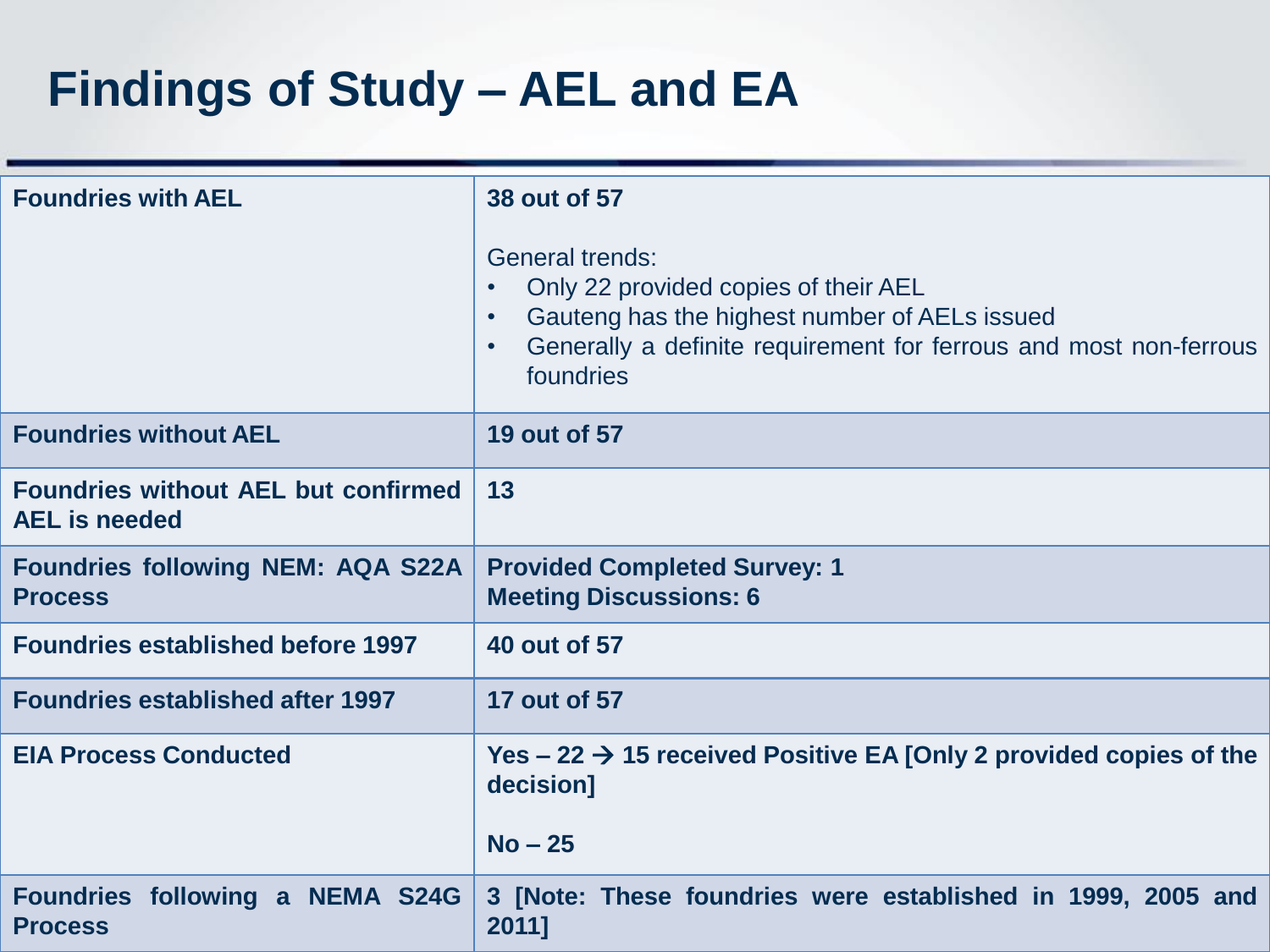### **Methodology of Phase 2 Compliance Study**

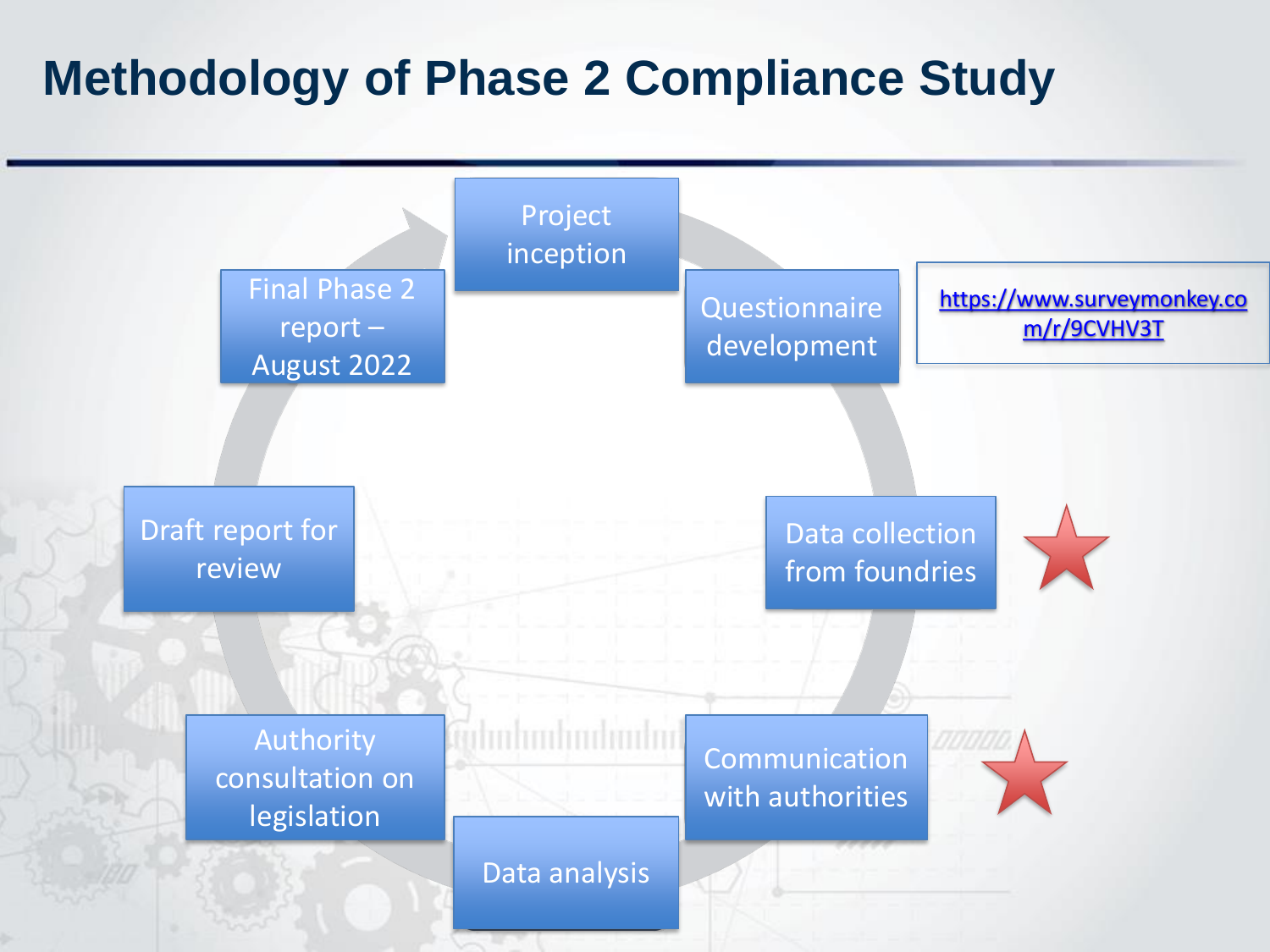### **Key data sources**

surveymonkey.com/r/9CVHV3T



#### NFTN Phase 2 Environmental Compliance and Energy Efficiency Study **Survey**

#### SECTION 1: GENERAL BUSINESS AND PLANT OPERATIONS INFORMATION

- Please complete all questions in full. 1.
- 2. Where needed, please select the applicable option.

1. Is the foundry operational post June 2020

If yes, please complete all questions on the survey. If no, please only complete Section 1

 $\bigcirc$  Yes

 $\bigcirc$  No

2. Foundry name



South African Atmospheric Emission Licensing & Inventory Portal **SAAELIP - Facility** 



#### !!! ATTENTION FACILITY USERS !!!

The AEL Expiry date is a general date. Please email your current AEL to SNAELAdmin@environment.gov.za, to align the AEL Expiry dates.

#### Welcome to South African Atmospheric Emission Licensing & **Inventory Portal - SAAELIP**

The SAAELIP is an online portal for applying for an Atmospheric Emission License (AEL) in terms of the National Environmental Management: Air Quality Act, 2004 (Act No. 39 of 2004) as well as the reporting of emissions data for the compilation of the National Atmospheric Emissions Inventory. The portal allows the user to:

- Create and manage user accounts;
- · Submit and manage AEL applications online;
- Track the status of an application;
- · Submit emission inventory data & compliance reports;
- Receive e-mail notifications on licensing results;
- Receive e-mail alerts of upcoming reporting obligations; and
- Track historical versions of all applications.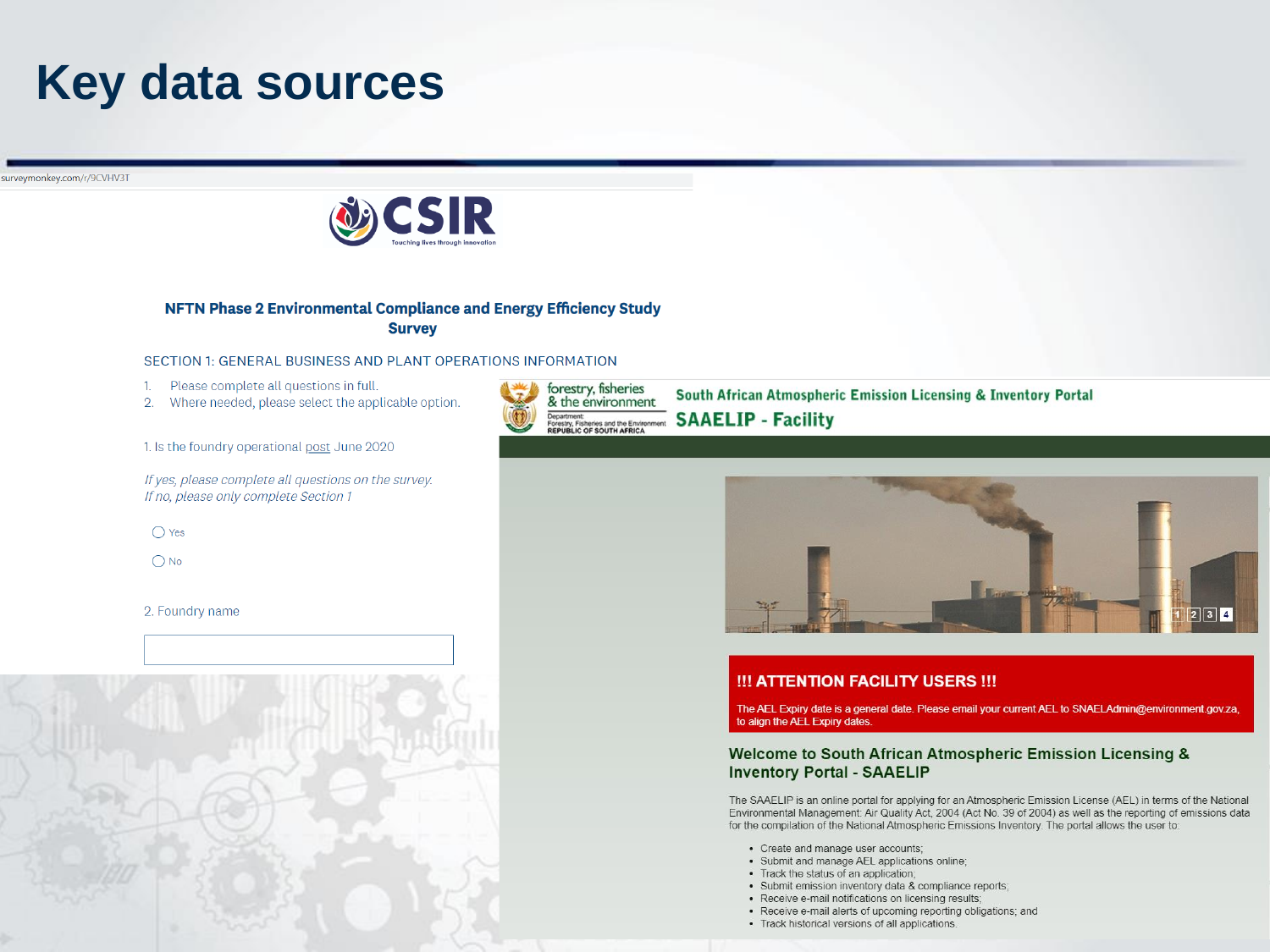# **Preliminary Findings from the Phase 2 Study**

• To date, 10 completed survey questionnaires received, these are the current Phase 1 Status Quo Report provides substantive and up-to-date baseline results as of 10 May 2022.

| <b>Aspect</b>                 | <b>Key findings</b>                                                                                                       |
|-------------------------------|---------------------------------------------------------------------------------------------------------------------------|
| <b>Number of Foundries</b>    | Survey ongoing                                                                                                            |
| <b>Types of Foundries</b>     | Ferrous foundries (56%); Non-ferrous foundries (33%); and foundries with both Ferrous<br>and Non-ferrous operations (11%) |
| Main atmospheric<br>emissions | 100% particulate matter                                                                                                   |
| <b>Tonnage Produced</b>       | Metal type with highest tonnage produced annually is Iron in all its variations                                           |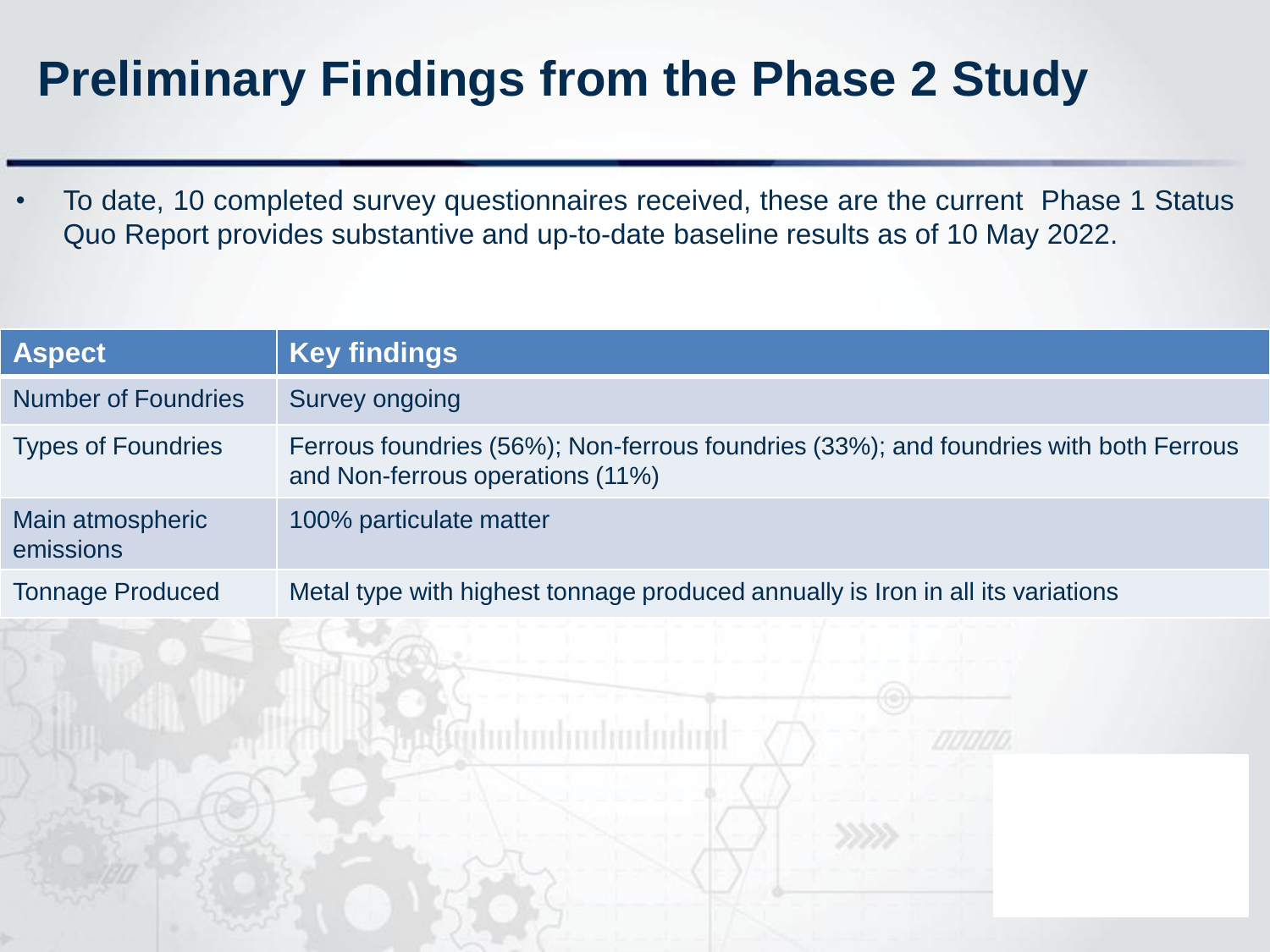# **Way Forward – Environmental Compliance Phase 2**

#### **OUTCOMES OF PHASE 2 TASKS**

Summary report on the potential for fines reductions.

List of foundries that are definitely **compliant** with the NEMA EIA Regulations and NEM: AQA

List of foundries that are definitely **not compliant** with the NEMA EIA Regulations and NEM: AQA and **have** a process underway to rectify non-compliance

List of foundries that are definitely **not compliant** with the NEMA EIA Regulations and NEM: AQA and **do not have** a process underway to rectify non-compliance.

Comparison of measurement data from ferrous and non-ferrous foundries against the legislated thresholds in the atmospheric emission license listed activities.

Proposed national legislative changes (if possible).

NFTN and relevant parties to **prioritize** the foundries that are **definitely not compliant with the NEMA EIA Regulations and NEM: AQA and that do not have a process underway to rectify noncompliance**.

Foundries must be **prioritized** in order of **importance** and in terms of their market demand and turnovers, etc.

**List of foundries to be assisted in order of priority in Phase 3**